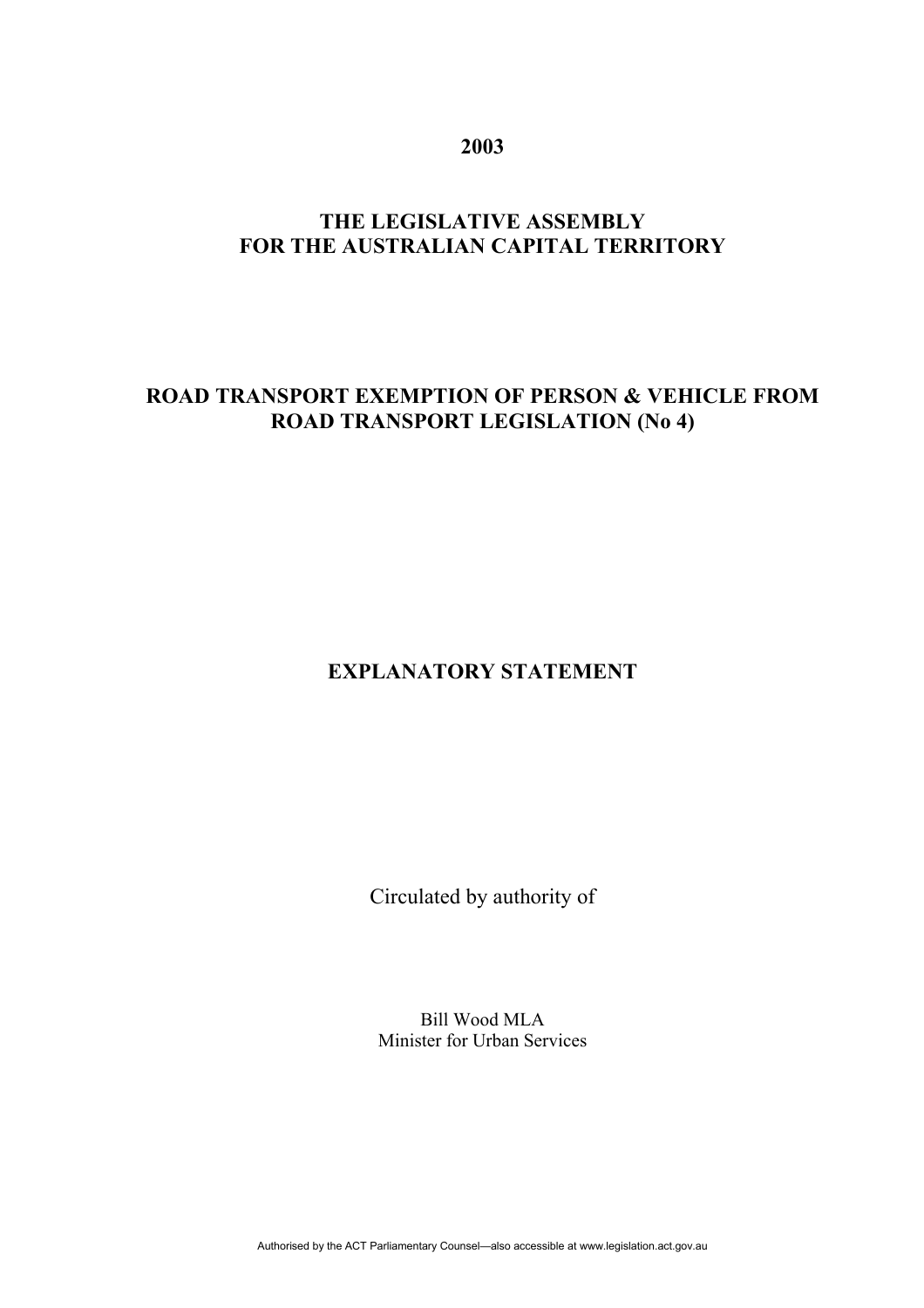### **AUSTRALIAN CAPITAL TERRITORY**

## **ROAD TRANSPORT EXEMPTION OF PERSON & VEHICLE FROM ROAD TRANSPORT LEGISLATION (No 4)**

#### **DISALLOWABLE INSTRUMENT - DI 2003 - 282**

### **EXPLANATORY STATEMENT**

#### **Overview**

The *Road Transport (General) Act 1999* permits the Minister to exclude vehicles, persons or animals from the application of the road transport legislation pursuant to sub-section 13(1) of the *Road Transport (General) Act 1999.*

The principal impact of the exemptions will allow unlicensed hire cars to operate within the ACT during the United States Presidential visit.

#### **Details**

A private hire car is defined under section 100 of the *Road Transport (General) Act 1999* as a motor vehicle that does not ply for hire and is used for the transport of passengers under contract giving the hirer the exclusive use of the vehicle.

Pursuant to section 119 it is an offence for a motor vehicle to be used as a private hire car on a road or road related area other than in accordance with a private hire car operator's licence. An operator is required to hold a private hire car operator's licence pursuant to section 120 of the *Road Transport (General) Act 1999* to operate a motor vehicle as a private hire car.

A maximum of twenty-two private hire car licences have been issued pursuant to sub-section 120(3). As no private hire car licences can be issued to interstate hire car operators this precludes vehicles from operating as private hire car.

Dallarooma Pty Ltd is coordinating ground transportation for the US Embassy for the Presidential visit . The exemption is conditional on the requirement that:

• a duplicate copy of the exemption be placed in the vehicle for inspection and if required enforcement purposes; and